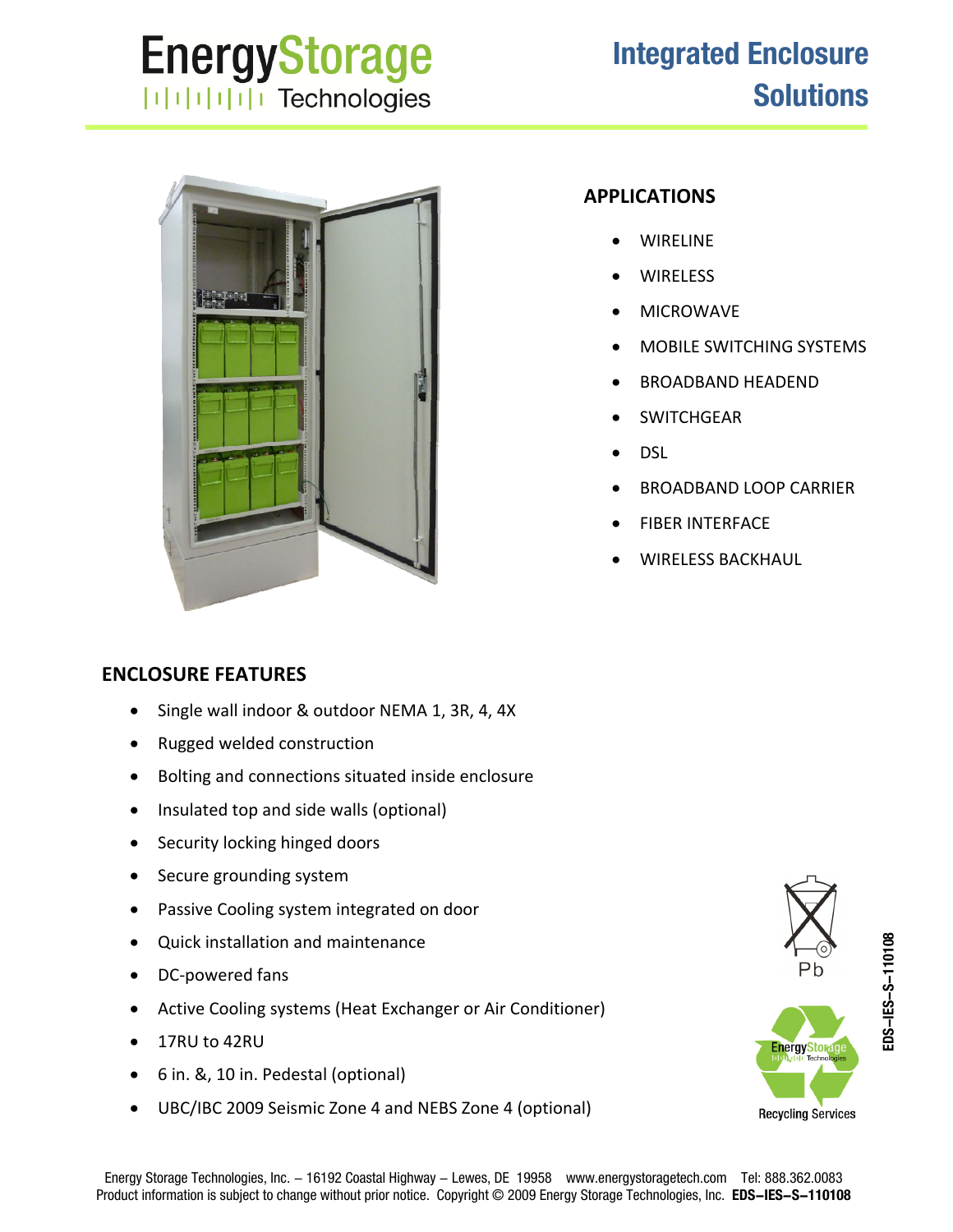# **EnergyStorage ITHILITI** Technologies

#### VRLA BATTERY FEATURES

**The Long Duration (LD & LDG)** Valve Regulated Lead Acid batteries are designed to provide the latest advancement in plate and battery technology offering high energy densities, exceptional service life, low self‐ discharge, high cycling capabilities and low float charge current characteristics.

**LDG** VRLA batteries with a patented Nano‐gel technology are specifically designed for outdoor applications where deep cycling and high temperatures are experienced while offering superior heat dissipation and the highest level of reliability and service longevity.

**LD & LDG** VRLA batteries with optimized recombination technology and superior performance are specifically engineered and designed for Telecommunication applications.

**LD & LDG** VRLA batteries are manufactured in compliance with Telcordia NEBS, GR, and SR standards, IEC, BS, and UL safety and performance standards.



#### **BATTERY FEATURES**

- Classified as Nonspillable UN 2800 (no air, ground, or sea transportation restrictions)
- NEBS Version 4, Level 3, EUROBAT Guide, BS6290 Part 4, IEC 60896‐21/‐22
- Telcordia GR‐1089‐CORE Issue 4, GR‐63‐CORE Issue 4, SR‐4228, GR‐1200‐CORE Issue 1

**EDS-IES-S-110108**

EDS-IES-S-110108

#### BATTERY SPECIFICATIONS

|            |                |      | 1 String |      |                |      | 2 Strings |      |                |      | 3 Strings |      |      |      | 4 Strings |      |
|------------|----------------|------|----------|------|----------------|------|-----------|------|----------------|------|-----------|------|------|------|-----------|------|
| Model No.  | $\overline{2}$ | 4    | 6        | 8    | $\overline{2}$ | 4    | 6         | 8    | $\overline{2}$ | 4    | 6         | 8    | 2    | 4    | 6         | 8    |
| LD12-55F   | 21.4           | 11.7 | 8.3      | 6.6  | 42.8           | 23.4 | 16.6      | 13.2 | 64.2           | 35.1 | 24.9      | 19.8 | 85.6 | 46.8 | 33.2      | 26.4 |
| LD12-90F   | 33.9           | 19.5 | 14.1     | 10.9 | 67.8           | 39   | 28.2      | 21.8 | 101            | 58.5 | 42.3      | 32.7 | 135  | 78   | 56.4      | 43.6 |
| LD12-100F  | 39.6           | 25.4 | 18.3     | 13.1 | 79.2           | 50.8 | 36.6      | 26.2 | 118            | 76.2 | 54.9      | 39.3 | 158  | 101  | 73.2      | 52.4 |
| LD12-105F  | 40             | 23   | 16.7     | 13   | 80             | 46   | 33.4      | 26   | 120            | 69   | 50.1      | 39   | 160  | 92   | 66.8      | 52   |
| LD12-120F  | 46.4           | 26.7 | 19.3     | 14.9 | 92.8           | 53.4 | 38.6      | 29.8 | 139            | 80   | 57.9      | 44.7 | 185  | 106  | 77.2      | 59.6 |
| LD12-150F  | 58.1           | 33.4 | 24.2     | 18.7 | 116            | 66.8 | 48.4      | 37.4 | 174            | 100  | 72.6      | 56.1 | 232  | 133  | 96.8      | 74.8 |
| LD12-155F  | 60.2           | 34.7 | 25.1     | 19.4 | 120            | 69.4 | 50.2      | 38.8 | 180            | 104  | 75.3      | 58.2 | 240  | 138  | 100       | 77.6 |
| LD12-155FW | 60.2           | 34.7 | 25.1     | 19.4 | 120            | 69.4 | 50.2      | 38.8 | 180            | 104  | 75.3      | 58.2 | 240  | 138  | 100       | 77.6 |
| LD12-170F  | 66.3           | 38.1 | 27.6     | 21.3 | 132            | 76.2 | 55.2      | 42.6 | 198            | 114  | 82.8      | 63.9 | 265  | 152  | 110       | 85.2 |
| LD12-180F  | 70             | 40.3 | 29.2     | 22.5 | 140            | 80.6 | 58.4      | 45   | 210            | 120  | 87.6      | 67.5 | 280  | 161  | 116       | 90   |
| LD12-190F  | 73.8           | 42.5 | 30.8     | 23.8 | 147            | 85   | 61.6      | 47.6 | 221            | 127  | 92.4      | 71.4 | 295  | 170  | 123       | 95.2 |
| LD12-200F  | 77.7           | 44.8 | 32.5     | 25.1 | 155            | 89.6 | 65        | 50.2 | 233            | 134  | 97.5      | 75.3 | 310  | 179  | 130       | 100  |
| LD12-250F  | 96.6           | 55.7 | 40.5     | 31.2 | 193            | 111  | 81        | 62.4 | 289            | 167  | 121       | 93.6 | 386  | 222  | 162       | 124  |

#### CONSTANT CURRENT DISCHARGE TIME IN HOURS (AMPS) at 77°F (25°C) to 1.75vpc

Energy Storage Technologies, Inc. - 16192 Coastal Highway - Lewes, DE 19958 www.energystoragetech.com Tel: 888.362.0083 Product information is subject to change without prior notice. Copyright © 2009 Energy Storage Technologies, Inc. **EDS-IES-S-110108**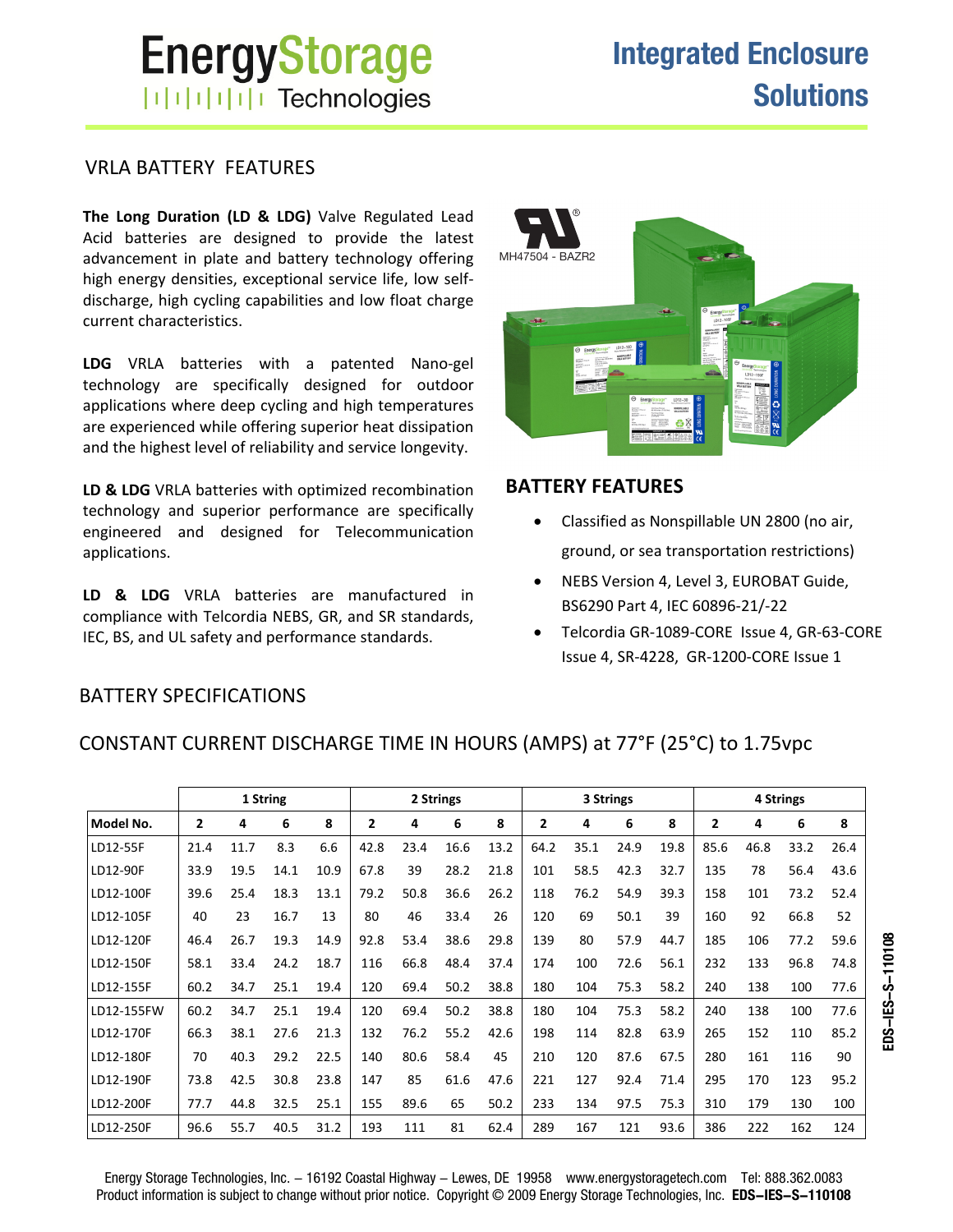## CABINET SPECIFICATIONS

|                  |            |            | 24 in. W x 26 in. D |            | Available RU |                          |            |
|------------------|------------|------------|---------------------|------------|--------------|--------------------------|------------|
| 19" Rack Mount   | Rack units | Height in. | Height mm           | $(1)$ Tray | $(2)$ Tray   | $(3)$ Tray               | $(4)$ Tray |
| OTC / ITC 242638 | 17         | 38         | 966                 | 9          |              |                          |            |
| OTC / ITC 242648 | 23         | 49         | 1245                | 15         | 7            | $\overline{\phantom{a}}$ |            |
| OTC / ITC 242655 | 27         | 56         | 1423                | 19         | 11           | 3                        |            |
| OTC / ITC 242664 | 32         | 64         | 1626                | 24         | 16           | 8                        | 0          |
| OTC / ITC 242672 | 36         | 72         | 1804                | 28         | 20           | 12                       | 4          |
| OTC / ITC 242681 | 42         | 82         | 2083                | 34         | 26           | 18                       | 10         |

|                  |            |            | 26 in. W x 26 in. D |            | Available RU |                          |          |
|------------------|------------|------------|---------------------|------------|--------------|--------------------------|----------|
| 23" Rack Mount   | Rack units | Height in. | Height mm           | $(1)$ Tray | (2) Tray     | (3) Tray                 | (4) Tray |
| OTC / ITC 262638 | 17         | 38         | 966                 | 9          |              |                          |          |
| OTC / ITC 262649 | 23         | 49         | 1245                | 15         |              | $\overline{\phantom{0}}$ |          |
| OTC / ITC 262656 | 27         | 56         | 1423                | 19         | 11           | 3                        |          |
| OTC / ITC 262664 | 32         | 64         | 1626                | 24         | 16           | 8                        | 0        |
| OTC / ITC 262672 | 36         | 72         | 1804                | 28         | 20           | 12                       | 4        |
| OTC / ITC 262682 | 42         | 82         | 2083                | 34         | 26           | 18                       | 10       |

|                  |            |            | 28 in. W x 30 in. D |          | Available RU |          |          |
|------------------|------------|------------|---------------------|----------|--------------|----------|----------|
| 25" Rack Mount   | Rack units | Height in. | Height mm           | (1) Tray | (2) Tray     | (3) Tray | (4) Tray |
| OTC / ITC 283038 | 17         | 38         | 966                 | 9        |              |          |          |
| OTC / ITC 283049 | 23         | 49         | 1245                | 15       |              | -        |          |
| OTC / ITC 283056 | 27         | 56         | 1423                | 19       | 11           | 3        |          |
| OTC / ITC 283064 | 32         | 64         | 1626                | 24       | 16           | 8        | $\Omega$ |
| OTC / ITC 283072 | 36         | 72         | 1804                | 28       | 20           | 12       | 4        |
| OTC / ITC 283082 | 42         | 82         | 2083                | 34       | 26           | 18       | 10       |

## BATTERY RU & CABINET SPECIFICATIONS

| <b>19" Rack Mount Batteries</b> |       | RU | 23" Rack Mount Batteries |      | RU |
|---------------------------------|-------|----|--------------------------|------|----|
| LD12-90F                        | 10.26 |    | LD12-125F                | 11.3 | 8  |
| LD12-100F                       | 11.26 | 8  | LD12-155F                | 12.4 | 8  |
| LD12-105F                       | 9.29  |    | LD12-170F                | 12.4 | 8  |
| LD12-120F                       | 9.41  |    | LD12-180F                | 12.4 | 8  |
| LD12-150F                       | 11.3  | 8  | LD12-190F                | 12.4 | 8  |
| LD12-155F                       | 11.3  |    | LD12-200F                | 12.4 | 8  |

| 23" Rack Mount Batteries | RU   |   |
|--------------------------|------|---|
| LD12-125F                | 11.3 | 8 |
| LD12-155F                | 12.4 | 8 |
| LD12-170F                | 12.4 | 8 |
| LD12-180F                | 12.4 | 8 |
| LD12-190F                | 12.4 | 8 |
| LD12-200F                | 12.4 | 8 |
|                          |      |   |

| 25" Rack Mount Batteries |       |  |
|--------------------------|-------|--|
| l LD12-250F              | 1 2 A |  |